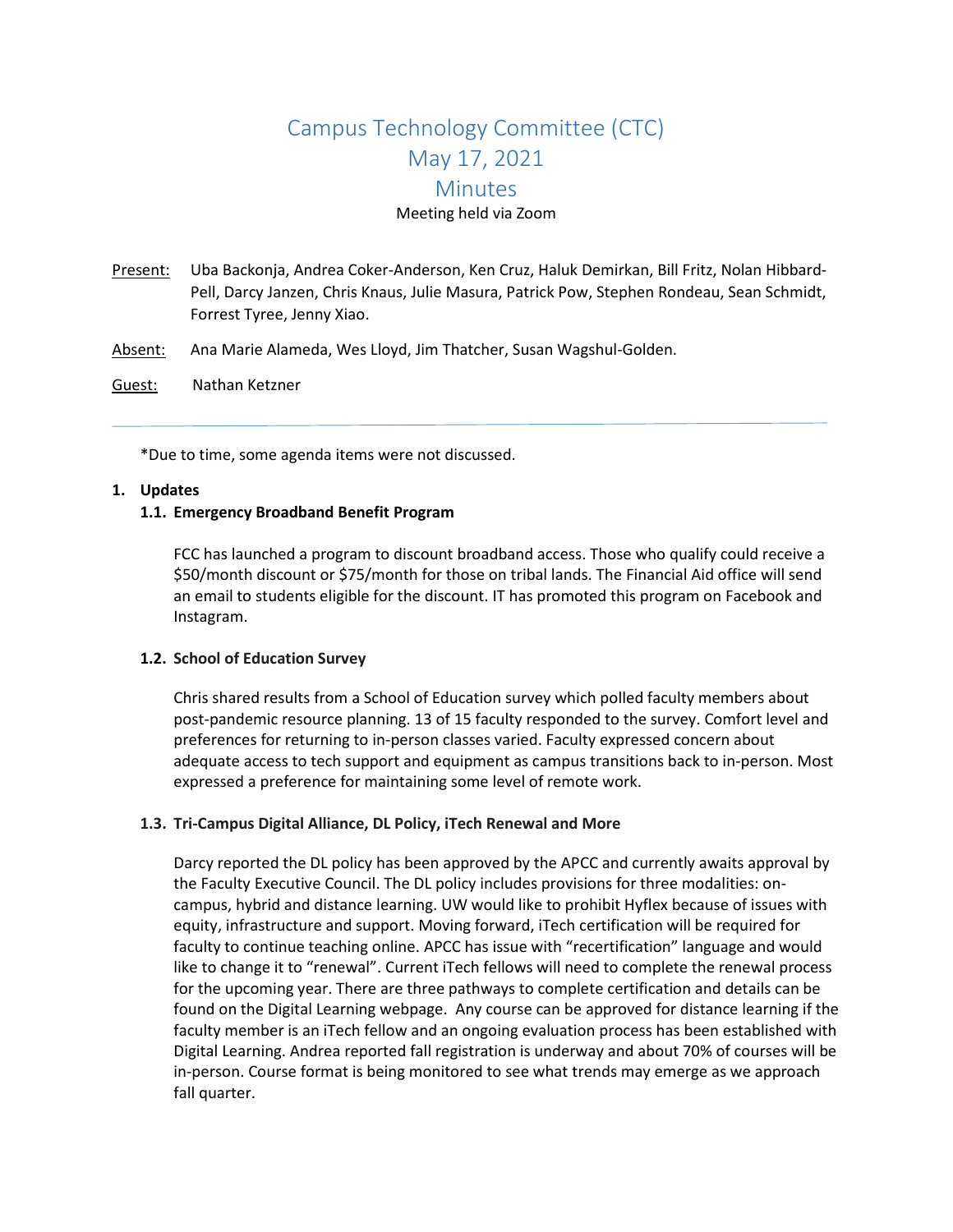# **1.4. Slate Implementation**

Sean highlighted the progress on implementation of Slate. The program should go live in August/September. The program will initially be set up for admissions, but will open to other departments in summer. Student Affairs will post more information about Slate on their webpage soon.

### **1.5. Microsoft Campus License Will Not Include Project and Visio Next Academic Year**

Project and Visio will no longer be a part of the Microsoft campus license. Any faculty or staff using university owned equipment should have received an email from IT regarding how to uninstall/remove the programs. If you need help or the instructions for removing the programs, please contact IT. The programs can still be used for teaching purposes.

# **1.6. IT ChatBot and Portfolium Pathway**

Recently, IT has been in contact with other departments interested in using ChatBot and Portfolium Pathway. The ChatBot provides automated responses to user questions 24/7. Interested departments should contact IT. Julie plans to create a Lab Safety Pathway in the future. Darcy mentioned the importance of creating pathways that represent real-world skills. Education and Nursing students are currently using Portfolium.

#### **1.7. UW NetID and Accessing Resources for Part-Time Instructors**

Patrick highlighted the difficulty part-time instructors encounter when attempting to access UW resources. Because of their status in Workday, it can be difficult to provide timely access to Canvas and other resources. Darcy mentioned the Canvas Access Policy page on UW IT's webpage for more information about access timeframes and how to handle issues.

# **1.8. TLB/SNO/WCG Renovation and Milgard Hall Construction**

TLB construction should be completed in June. Once this happens, renovation of SNO can begin. Construction of Milgard Hall will begin this summer. As a result, STFC has approved funds for moving WiFi access from Cragle to TLB parking lot. The move should not take long. Julie asked about usage levels of WiFi. Patrick receives a weekly report, and peak connections range between 8-10 users. Due to privacy, it is unknown how many are students, staff or faculty.

# **2. Planning for Next Academic Year (Fall Quarter)**

- **2.1. IT plan to work on minor upgrades in 40+ classrooms, as well as replace the entire AV media systems in six to eight classrooms before September 10.**
- **2.2. Faculty will be able to use their own devices to project apps/images onto the projectors in most of the classrooms.**
- **2.3. Faculty will be able to use a web interface to mimic the classroom touch panel in their portable devices to control the projectors in many of the classrooms.**